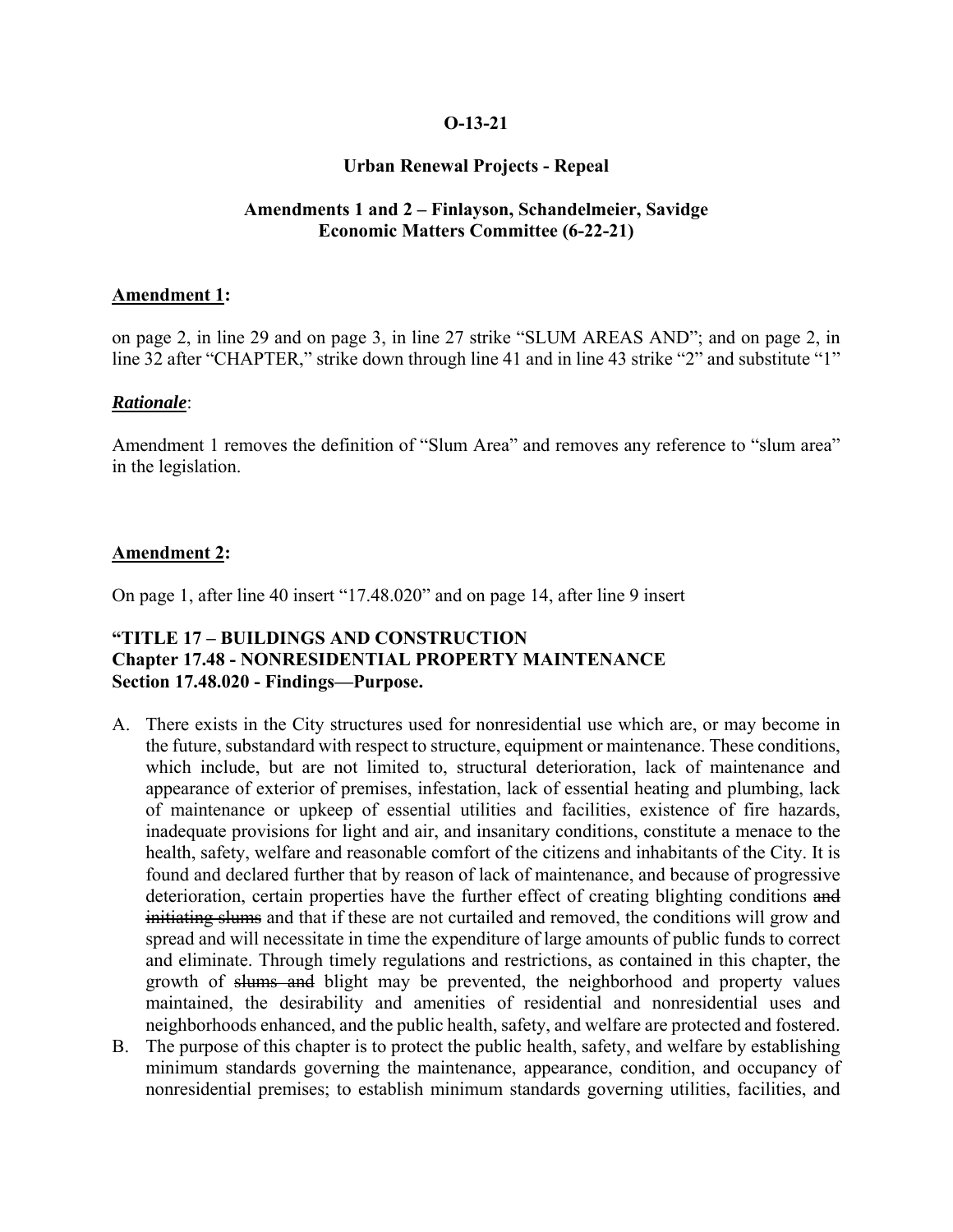other physical components and conditions essential to make the facilities fit for occupancy and use; to fix certain responsibilities and duties upon owners and operators, and distinct and separate responsibilities and duties upon occupants; to fix penalties for the violations of this chapter; to provide for the right of access across adjoining premises to permit repairs; and to provide for the repair, demolition, or vacation of premises unfit for use. This chapter is remedial and essential for the public interest and it is intended that this chapter be construed liberally to effectuate the purposes as stated in this section."

and on page 1, after line 41 insert "21.02.030" and on page 14 after line 34 insert

## **"TITLE 21 – PLANNING AND ZONING Chapter 21.02 - INTRODUCTORY PROVISIONS Section 21.02.030 - Purpose.**

The Zoning Code is adopted for the purpose of promoting the public health, safety and general welfare of the citizens of the City of Annapolis. Additional specific purposes of the Zoning Code are as follows:

- A. To promote the public comfort, convenience and prosperity.
- B. To ensure the integrity of, and help implement, the Comprehensive Plan.
- C. To foster a more rational pattern of relationships among different types of land uses for the mutual benefit of all.
- D. To zone all properties with a view to conserving the value of buildings and encouraging the most appropriate use of land throughout the City.
- E. To avoid the inappropriate development of lands and provide for adequate drainage, curbing of erosion and reduction of flood damage.
- F. To lessen and relieve street congestion.
- G. To secure safety from fire and other dangers.
- H. To provide adequate standards of light, air and open space.
- I. To prevent the overcrowding of land and buildings and thereby to ensure proper living and working conditions and to prevent blight and slums.
- J. To avoid undue concentration of population.
- K. To facilitate the adequate provision of transportation, water, sewerage, schools, parks and other public requirements.
- L. To maintain and protect residential, business, commercial and manufacturing areas alike from harmful encroachment by incompatible uses and to ensure that land allocated to a class of uses shall not be changed to inappropriate uses.
- M. To protect those community facilities which require a residential environment and which provide essential health and welfare services for residents.
- N. To protect and provide locations for Federal, State, County and municipal governmental buildings and their various departments and related activities.
- O. To preserve the historic and the general environment of the historic district.
- P. To fix reasonable standards to which buildings and structures shall conform.
- Q. To prevent additions to, and alterations or remodeling of, existing buildings or structures as would not comply with the restrictions and limitations imposed in this Zoning Code.
- R. To provide for adequate off-street parking and loading areas.